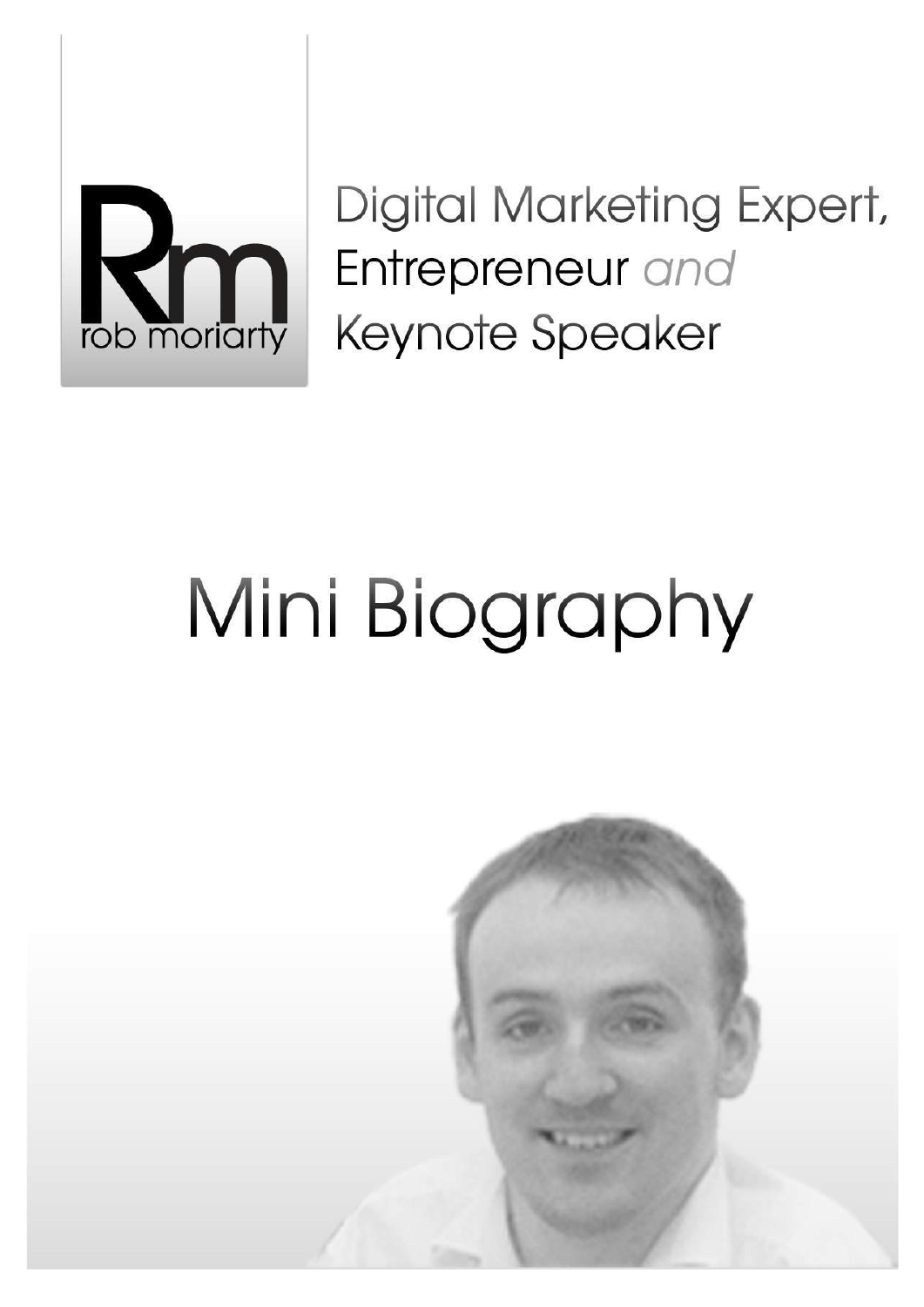

## **Rob Moriarty Mini Biography**

Whilst on a family holiday in August 1998, I atempted to splash children (admitedly girls) who were playing in the swimming pool. My "forward fip" ended with me diving head first into roughly four feet of water, striking the bottom of the pool. After floating to the surface and not moving for almost two minutes the children raised the alarm; I was pulled out of the water and rushed to the local hospital.

X-rays confrmed damage to three cervical vertebrae requiring immediate surgery. Due to the specialist nature required I was transferred to Bordeaux some two hours away and operated on almost immediately. I was the only conscious critical care patent in their intensive care unit out of twenty- four beds, on a ventlator unable to breathe independently due to spinal shock. Afer nearly three weeks I was stable enough to be repatriated to the UK. They intended to fy me directly to the Natonal Spinal Injuries Unit (NSIU) at Stoke Mandeville Hospital. However, I developed complications during the fght and was diverted to Warwick General Hospital.

I extubated myself from both the feeding tube and ventilator despite staff attempts to discourage me from doing so. Afer discussions with my consultant from NSIU he could clearly see that I had no intenton or desire to be re-ventlated, so allowed for my transfer to proceed after a three day delay. On arrival I was greeted by an MRI scanner and my GSCE results - the news wasn't what I'd hoped... I had four Bs more than I was predicted (the rest were As or A\*s). Scans also revealed approximately sixty percent damage to my spinal cord at the C4/5 level, leading my consultant to inform my parents that my prognosis was a five percent chance of ever regaining any significant movement or feeling below the neck. Estmates also suggested that I would need anywhere between eighteen months to two years of physiotherapy and rehabilitaton.

Never being good with authority or being told what I couldn't do, I chose to ignore this. After an intensive rehabilitation program, I was released only nine and a half months after sustaining the injury. After readjusting to life in a new home that my parents had moved into with more appropriate access for my needs, I returned to the school that I'd been at since I was eight years old as the only wheelchair user, despite the best efforts of my local education authority to send me elsewhere. After many meetings and arguments they fnally relented and supplied funding for a full tme carer/assistant to help me with my studies and transport to and from school.

Care was provided by a local agency, whose questionable recruitment policy resulted in having almost sixty carers in two years whilst I completed my studies. Despite this constant lifestyle disrupton I passed my exams. Two days afer my fnal exam I moved to Gloucester for an ambitous three month program of private twenty-fve hours per week physiotherapy at the NRCP, quite often with more than one physiotherapist working on me at a tme. I regained a signifcant amount of both movement and sensaton during this, so much that I returned the following year for another six week programme, upgrading from a chin-controlled to a hand-controlled wheelchair.

At Leeds University I studied a joint honours degree in Music and German, living in the same halls of residence for four years. In my fnal year I acted as a sub warden, responsible for looking after two hundred first year students. Throughout my studies the Disability Services team (now Equality Unit) employed a team of full-tme carers that I could choose from and coordinated both my personal and academic needs. This change of approach had a dramatic improvement on the stability, consistency and reliability of care that I received as I suddenly dropped from having thirty carers a year to fve or six - allowing those working for me to both develop a good working rapport